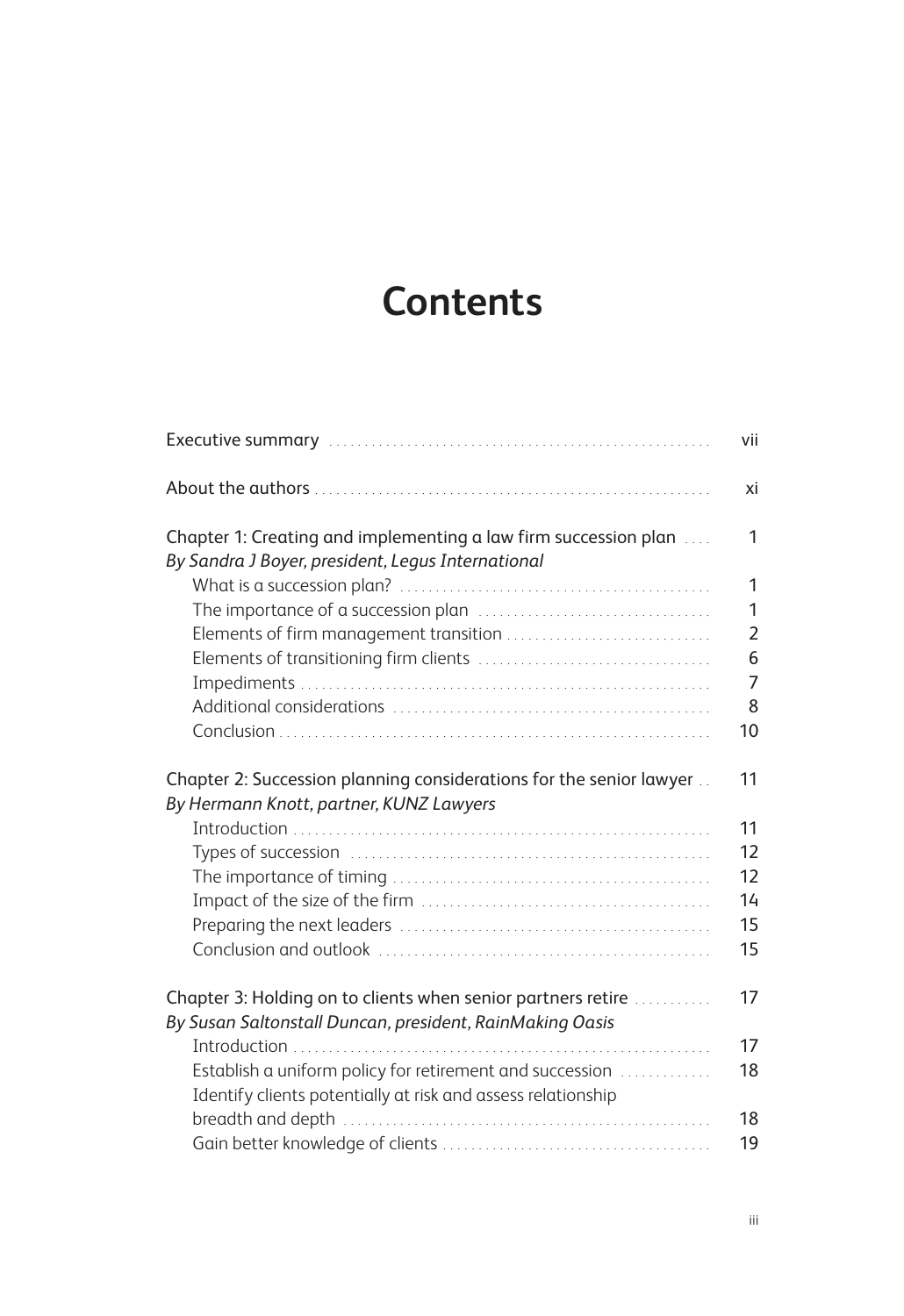## Contents

| Talk to each client to gauge client satisfaction, loyalty,        |    |
|-------------------------------------------------------------------|----|
|                                                                   | 20 |
| Carefully select client relationship successors                   | 20 |
| Put a client development and transition plan and                  |    |
|                                                                   | 22 |
| Monitor progress to make sure the transition plan                 |    |
|                                                                   | 24 |
|                                                                   | 24 |
|                                                                   | 27 |
| By Jaap Bosman, founder, TGO Consulting                           |    |
|                                                                   | 27 |
|                                                                   | 28 |
|                                                                   | 29 |
|                                                                   | 31 |
|                                                                   | 32 |
|                                                                   | 33 |
|                                                                   | 34 |
| Chapter 5: How to compensate retiring and retired equity partners | 37 |
| By August J Aquila, CEO, AQUILA Global Advisors, LLC              |    |
|                                                                   | 37 |
|                                                                   | 38 |
|                                                                   | 38 |
|                                                                   | 42 |
|                                                                   | 45 |
|                                                                   | 45 |
| Chapter 6: Diversity considerations in succession planning:       |    |
| future-proofing law firms through diversity                       | 47 |
| By Pam Loch, managing director, Loch Associates Group             |    |
|                                                                   | 47 |
| Issues facing businesses around lack of diversity                 | 48 |
|                                                                   | 49 |
| Benefits to business and future-proofing in an                    |    |
|                                                                   | 52 |
|                                                                   | 53 |